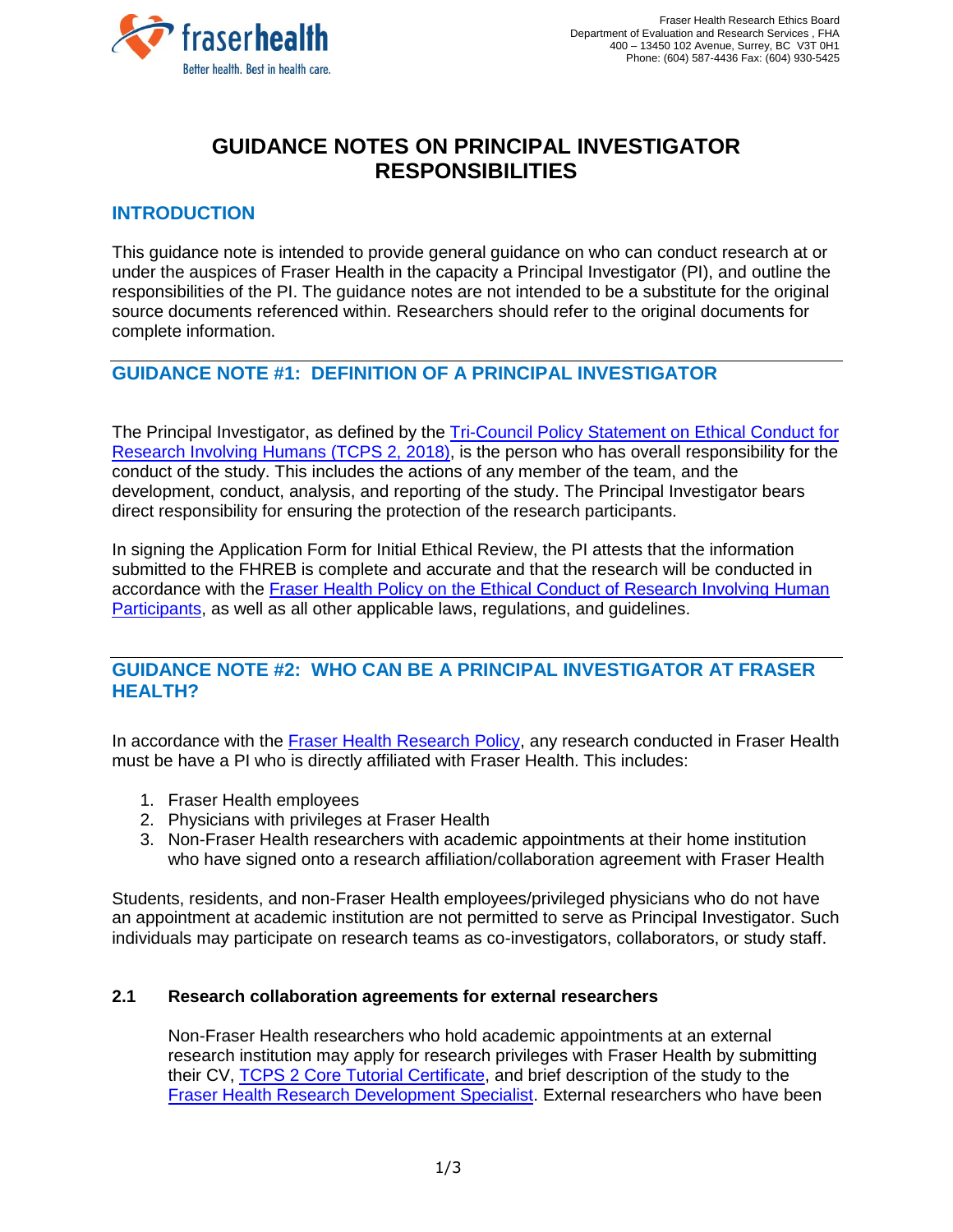granted research privileges at Fraser Health must also have a Co-Investigator who is a Fraser Health employee/privileged physician on their study team.

#### **2.2 Fraser Health employees/privileged physicians conducting research as students in an academic program**

Fraser Health employees/privileged physicians who wish to conduct research as part of an academic program outside of their Fraser Health responsibilities may serve as Principal Investigators if their direct administrative supervisor at Fraser Health signs off on the application to allow the student to conduct the research as part of their duties at Fraser Health, and their academic institution allows them to serve as PI on their academic REB's application.

If permission is not granted to the student to serve as PI, the academic supervisor must sign onto a Research Collaboration Agreement with Fraser Health. The student may serve as the Fraser Health Co-Investigator in this circumstance.

#### **2.3 Fraser Health employees/privileged physicians with secondary clinical or academic appointments**

Fraser Health employees/privileged physicians with clinical or academic appointments at other institutions are responsible for determining whether they require ethical approval from the REBs of those institutions. Investigators with secondary clinical or academic appointments should not list those affiliations on the application form or study documents if they do not have REB approval and are not conducting the study under the auspices of those institutions.

#### **2.4 Principal Investigators for clinical trials**

In accordance with [Health Canada Regulations,](https://laws-lois.justice.gc.ca/eng/regulations/c.r.c.,_c._870/page-134.html#h-577812) the Principal Investigator of a regulated clinical trial must be a physician in good standing of a professional medical association with privileges at the site where the trial will take place. For unregulated clinical trials involving inpatients at Fraser Health, a physician directly involved in the care of the participants must be on the study team.

#### **GUIDANCE NOTE #3: FRASER HEALTH ADMINISTRATIVE SUPERVISOR SIGN-OFF FOR RESEARCH CONDUCTED BY FRASER HEALTH EMPLOYEES OR PRIVILEGED PHYSICIANS**

The Principal Investigator's direct Administrative Supervisor at Fraser Health must sign the application form to attest that the Principal Investigator has the appropriate qualifications, experience, and resources to carry out the research. If the Administrative Supervisor is a member of the study team, then the next Administrative Supervisor must sign the application form.